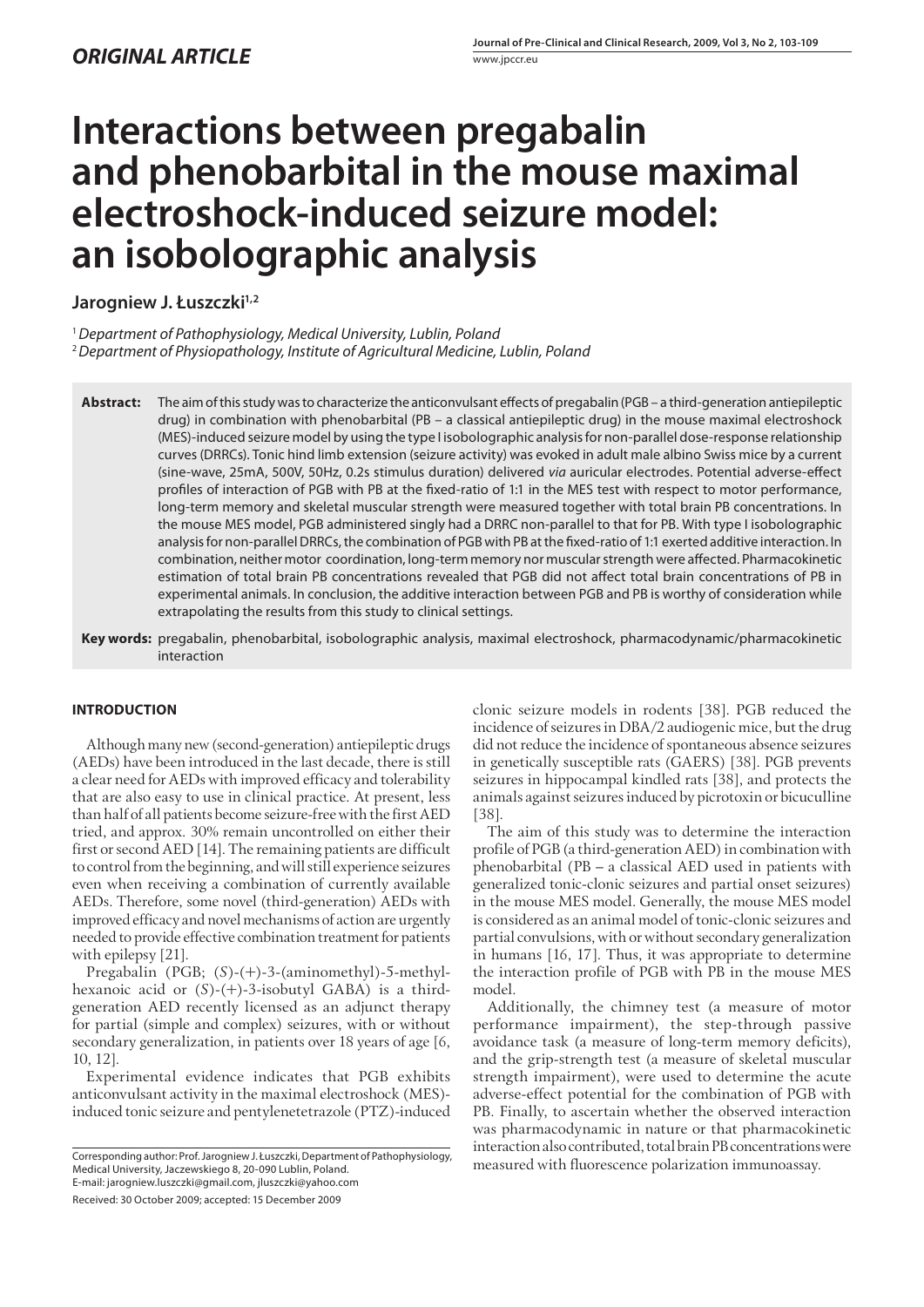### **MATERIALS AND METHODS**

**Animals and experimental conditions.** All experiments were performed on adult male albino Swiss mice (weighing 22-26 g, 6-weeks-old) purchased from the licensed breeder (Dr. T. Gorzkowska, Warsaw, Poland). The mice were kept in colony cages with free access to food and tap water under standardized housing conditions (natural light-dark cycle, temperature  $21 \pm 1$ °C, relative humidity 55 ± 3%). After 7 days of adaptation to laboratory conditions, the animals were randomly assigned to experimental groups, each group consisting of 8 mice. Individual mice were used only once. All tests were performed between 09:00-15:00. Procedures involving animals and their care were conducted in accordance with the Guide for the Care and Use of Laboratory Animals, as adopted and promulgated by the National Institutes of Health. Additionally, all efforts were made to minimize animal suffering and to use only the number of animals necessary to produce reliable scientific data. The experimental protocols and procedures described in this manuscript were approved by the Local Ethics Committee at the Medical University of Lublin (License No.: 21/2007).

**Drugs.** The following AEDs were used in this study: PGB (Lyrica®, Pfizer Ltd., Sandwich, Kent, UK) and PB (Polfa, Krakow, Poland). The AEDs were suspended in a 1% solution of Tween 80 (Sigma, St. Louis, MO, USA) in saline and administered by intraperitoneal (i.p.) injection in a volume of 0.005 ml/g body weight. The AEDs were administered 60 min before seizures and behavioural tests, as well as before brain sampling for the measurement of AED concentrations. The time to the peak of maximum anticonvulsant effects for the AEDs was used as the reference time in all behavioural tests. The route of systemic (i.p.) administration and these pretreatment times were chosen based upon information about their biological activity from the literature [36] and pilot studies.

**Maximal electroshock seizure test.** The protective activities of PGB and PB administered separately were evaluated and expressed as their median effective doses ( $ED_{50}$  in mg/kg), protecting 50% of mice against MES-induced seizures (sinewave, fixed current intensity of 25 mA, maximum stimulation voltage of 500 V, frequency of 50 Hz). Electroconvulsions were produced by a current (0.2 s stimulus duration) delivered *via* standard auricular electrodes by a Hugo Sachs generator (Rodent Shocker, Type 221, Freiburg, Germany). The criterion for the occurrence of seizure activity was tonic hindlimb extension. The animals were administered with different drug doses in order to obtain a variable percentage of protection against MES-induced seizures, allowing the construction of a dose-response relationship curve (DRRC) for PGB and PB administered alone, according to Litchfield and Wilcoxon [15]. The anticonvulsant activity of the mixture of PGB with PB at the fixed-ratio of 1:1 was evaluated and expressed as median effective doses ( $ED_{50\text{ mix}}$ values) against MES-induced seizures. This experimental procedure has been described in detail elsewhere [22, 25, 31, 32, 41].

**Isobolographic analysis of interactions.** The percent protection of animals against MES-induced seizures per dose of an AED administered alone and the DRRC for each investigated AED in the mouse MES model were fitted using log-probit linear regression analysis according to Litchfield and Wilcoxon [15]. Subsequently, from the respective linear equations the median effective doses  $(ED_{50}s)$  of AEDs administered alone were calculated. To precisely and correctly analyze the experimental data with isobolography, the test for parallelism of DRRCs for PGB and PB based on the log-probit analysis was used [18, 19, 23, 24]. The test for parallelism was performed according to Litchfield and Wilcoxon [15], as described previously in detail [23]. In this test, PGB had its DRRC non-parallel to that of PB (Table 1). Therefore, the interactions between PGB and PB against MES-induced seizures were analyzed according to the methodology described by Tallarida [35] and Luszczki [18-20]. Based upon the  $ED_{50}$ values denoted previously for the AEDs administered alone, median additive doses of the mixture of PGB with PB – i.e., doses of the mixture, which theoretically should protect 50% of the animals tested against MES-induced seizures  $(ED_{50 \text{ add}})$ – were calculated from 2 equations of additivity presented by Tallarida [35]. For the lower line of additivity, the equation at a 50% effect for the combination of PGB with PB is as follows: *y*  $=$  ED<sub>50\_PB</sub> – [ED<sub>50\_PB</sub> / (ED<sub>50\_PGB</sub> / *x*)<sup>*q*/*p*</sup>]; where *y* – is the dose of PB;  $x$  – is the dose of PGB;  $p$  and  $q$  – are curve-fitting parameters (Hill coefficients) for PB and PGB, respectively. Similarly, for the upper line of additivity, the equation at a 50% effect for the combination of PGB with PB is:  $y = ED_{50-PB}$  [(ED<sub>50\_PGB</sub>  $- x$ )/ ED<sub>50\_PGB</sub>]<sup> $q/p$ </sup>. To calculate the curve-fitting parameters (*p* and *q*), probits of response for PB and PGB administered alone were transformed to % effect. Proportions of PGB and PB in the mixture were calculated only for the fixed-ratio combination of 1:1, as recommended earlier [18-20, 22-24, 27, 31], and the mixtures of PGB with PB were administered to animals. The evaluation of the experimentally derived  $ED_{50 \text{ mix}}$  at the fixed-ratio of 1:1 was based upon the dose of the mixture protecting 50% of animals tested against MESinduced seizures in mice. Finally, to determine the separate doses of PGB and PB in the mixture, the  $ED_{\text{sonix}}$  values were multiplied by the respective proportions of AEDs (denoted for purely additive mixture). Further details regarding these concepts and all required equations allowing the calculation of S.E.M. for ED<sub>50 add</sub> values have been published elsewhere [18-20, 22-24, 27, 31].

**Measurement of total brain PB concentrations.**  Total brain concentrations of PB were determined in mice administered with  $PGB + PB$  at the fixed-ratio combination of 1:1 from the MES test. Mice were killed by decapitation at times chosen to coincide with that scheduled for the MES test. Whole brains were removed from skulls, weighed, harvested and homogenized using Abbott buffer (2:1 vol/ weight; Abbott Laboratories, North Chicago, IL, USA) in an Ultra-Turrax T8 homogenizer (IKA-Werke, Staufen, Germany). The homogenates were centrifuged at 10,000 g for 10 min. and the supernatant samples (75 μl) analyzed by fluorescence polarization immunoassay using a TDx analyzer and reagents (PB), exactly as described by the manufacturer (Abbott Laboratories, North Chicago, IL, USA). Total brain concentrations of PB were expressed in μg/ml of brain supernatants as means  $\pm$  S.D. of at least 8 separate brain preparations.

**Chimney test.** The effects of the studied AEDs (PGB and PB) administered alone at their  $ED_{50}$  values and in combination (administered at doses corresponding to their  $ED_{50 \text{ mix}}$  values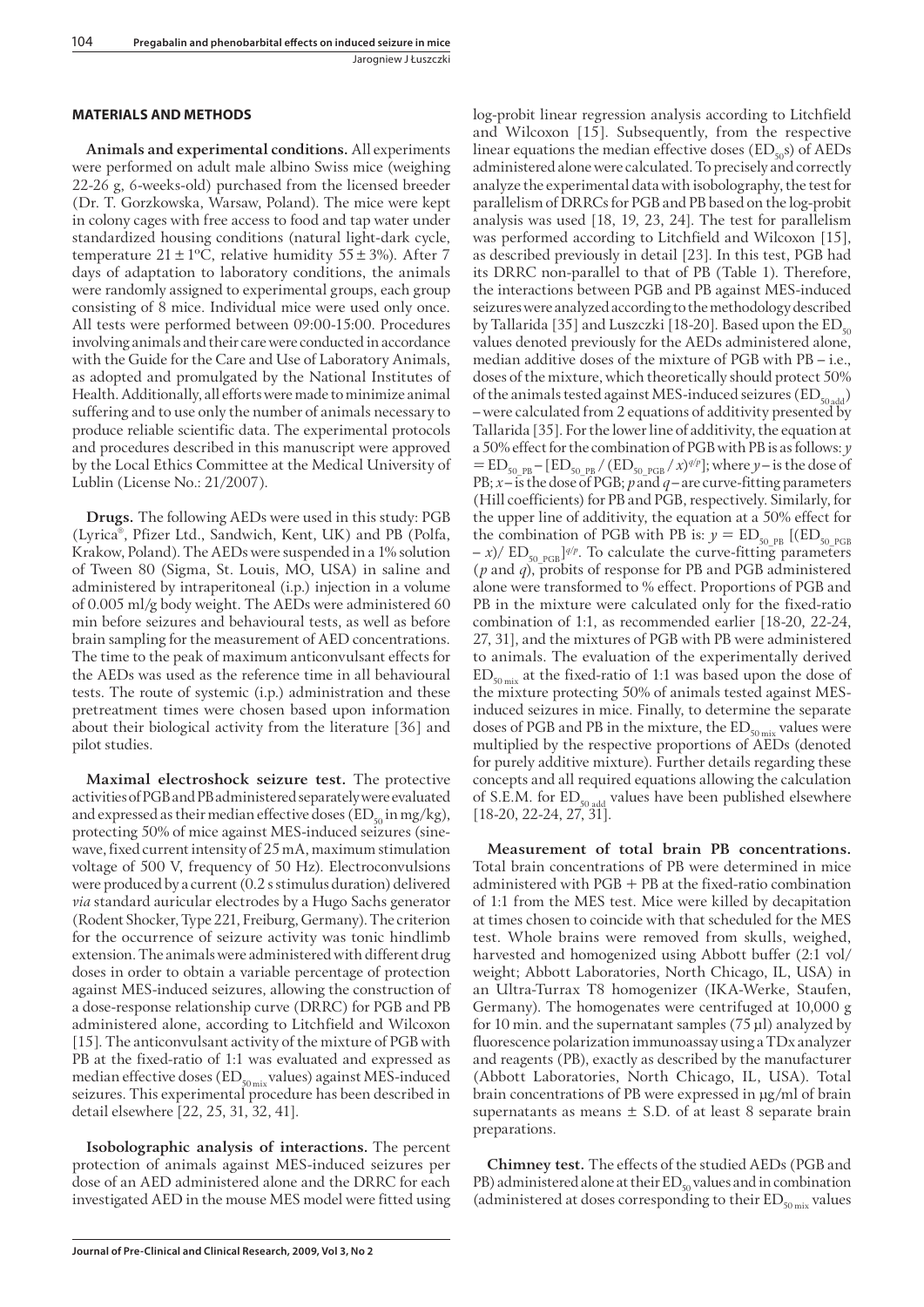at the fixed-ratio of 1:1 from the MES-induced seizure test) on motor coordination impairment were quantified with the chimney test of Boissier et al. [3]. In the chimney test, animals had to climb backwards up a plastic tube (3 cm inner diameter, 30 cm length). Motor impairment was indicated by the inability of the animals to climb backward up the transparent tube within 60 s. Data were presented as a percentage of animals that failed to perform the chimney test. This experimental procedure has been described in detail earlier [22, 24, 25, 41].

**Step-through passive avoidance task.** On the first day before training, each animal received either the studied AEDs administered alone or the respective combination of PGB with PB, at doses corresponding to their  $ED_{50\text{ mix}}$  values at the fixedratio of 1:1 from the MES-induced seizure test. Subsequently, animals were placed in an illuminated box  $(10 \times 13 \times 15 \text{ cm})$ connected to a larger dark box  $(25 \times 20 \times 15$  cm) equipped with an electric grid floor. Entry of animals into the dark box was punished by an adequate electric footshock (0.6 mA for 2 s). The animals that did not enter the dark compartment were excluded from subsequent experimentation. On the following day (24 h later), the pre-trained animals did not receive any treatment and were placed again into the illuminated box and observed for up to 180 s. Mice that avoided the dark compartment for 180 s were considered as having remembered the task. The time that the mice took to enter the dark box was noted and the median latencies (retention times) with 25th and 75th percentiles were calculated. The step-through passive avoidance task gave information about ability to acquire the task (learning) and to recall the task (retrieval). Therefore, it may be regarded as a measure of long-term memory [39]. This experimental procedure has been described in detail earlier [29, 30].

**Grip-strength test.** The effects of the studied AEDs administered alone (PGB and PB) and in combination (administered at doses corresponding to their  $ED_{50 \text{ mix}}$  values at the fixed-ratio of 1:1 from the MES-induced seizure test) on muscular strength in mice were quantified by the gripstrength test of Meyer et al. [34]. The grip-strength apparatus (BioSeb, Chaville, France) comprised a wire grid  $(8 \times 8 \text{ cm})$ connected to an isometric force transducer (dynamometer). The mice were lifted by the tails so that their forepaws could grasp the grid. The mice were then gently pulled backward by the tails until they relinquished grip on the grid. The maximal force exerted by the mice before losing grip was recorded. The mean of 3 measurements for each animal was calculated and subsequently, the mean maximal force of 8 animals per group was determined. The skeletal muscular strength in mice was expressed in N (newtons) as means ± S.E.M. of at least 8 determinations. This experimental procedure has also been described in detail earlier [22, 25, 41].

**Statistics.** The  $ED_{50}$  and  $ED_{50}$  mix values (with their respective 95% confidence limits) for PGB and PB administered alone or in combination at the fixed-ratio of 1:1 in the MESinduced seizure test were calculated by computer-assisted log-probit analysis according to Litchfield and Wilcoxon [15]. In the isobolographic analysis for non-parallel DRRCs, the experimentally derived  $ED_{50 \text{ mix}}$  value for the mixture of PGB with PB at the fixed-ratio of 1:1 was statistically compared with their respective theoretically additive  $ED_{\text{model}}$  values by using the unpaired Student's *t*-test, according to the method described by Tallarida [35]. Total brain AED concentrations were statistically analyzed using the unpaired Student's *t*-test. Qualitative variables from the chimney test were compared by using the Fisher's exact probability test. Median retention times obtained in the passive avoidance task were statistically evaluated using Kruskal-Wallis nonparametric ANOVA. The mean values of skeletal muscular strength from the grip-strength test were analyzed statistically with one-way ANOVA followed by the Bonferroni's *post-hoc* test for multiple comparisons. Differences among values were considered statistically significant if *P*<0.05. All statistical tests were performed using commercially available GraphPad Prism version 4.0 for Windows (GraphPad Software, San Diego, CA, USA).

### **RESULTS**

Anticonvulsant effects of PGB and PB administered **separately and in combination in the mouse MES model.** PGB administered alone (i.p., 60 min. before test) at doses ranging between 50-250 mg/kg produced a clear-cut anticonvulsant effect that increased from 12.5% - 75% against MES-induced seizures (Fig. 1). The equation of DRRC for PGB allowed determination of the  $ED_{50}$  value for the AED, which was  $142.14 \pm 32.54$  mg/kg (Fig. 1, Table 1). Similarly, PB administered singly (i.p., 60 min. before test) at doses ranging between 15 - 35 mg/kg produced a definite antiseizure activity that increased from 25% - 75% in the mouse MES model (Fig. 1). The equation of DRRC for PB allowed determination of the ED<sub>50</sub> value for PB that amounted to  $26.17 \pm 2.07$  mg/kg (Fig. 1, Table 1). The test for parallelism of DRRCs between PGB and PB revealed that the AEDs had their DRRCs non-parallel to one another (Fig. 1, Table 1). The combination of PGB with PB at the fixed-ratio of 1:1 exerted antiseizure activity in the MES test, and the experimentally derived  $ED_{50 \text{ mix}}$  value from the DRRC for the mixture of both AEDs was  $28.32 \pm 4.26$ mg/kg (Fig. 1, Table 2).

**Isobolographic analysis of interaction between PGB and PB in the mouse MES model.** Type I isobolographic analysis of interaction for non-parallel DRRCs revealed that the mixture of PGB with PB at the fixed-ratio of 1:1 exerted additive interaction in the MES test in mice (Fig. 2). The experimentally derived  $ED_{50 \text{ mix}}$  value for this fixed-ratio combination was  $28.32 \pm 4.26$  mg/kg, whereas the additively calculated ED<sub>50 add</sub> values were 35.90  $\pm$  27.78 mg/kg (for the lower ED<sub>50 add</sub>) and 132.42  $\pm$  15.96 mg/kg (for the upper  $ED_{\text{50 add}}$ ; Table 2). Thus, the  $ED_{\text{50 mix}}$  value did not significantly differ from the  $ED_{50 \text{ add}}$  values (Table 2, Fig. 2).

**Total brain PB concentrations.** Total brain concentration of PB administered singly at a dose of 4.40 mg/kg was 1.40  $\pm$  0.18 μg/ml of brain supernatant, and did not significantly differ from the total brain concentration of PB  $(4.40 \text{ mg/kg})$ co-administered with PGB (23.92 mg/kg), which amounted to 1.54 ± 0.19 μg/ml of brain supernatant.

**Eff ects of PGB, PB and their combination on motor performance in the chimney test, long-term memory in the step-through passive avoidance task, and skeletal muscular strength in the grip-strength test**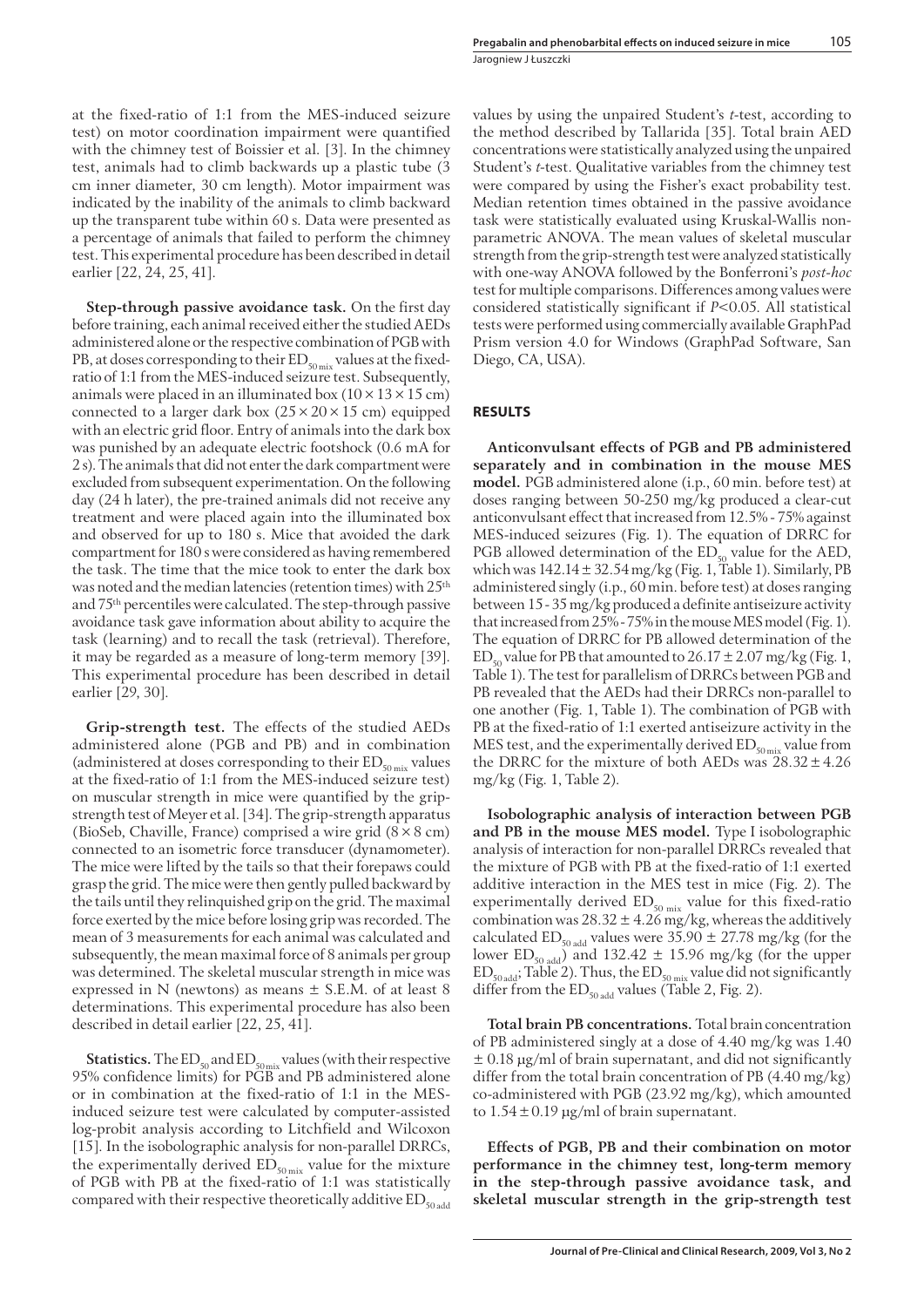

**Figure 1** Log-probit dose-response relationship curve (DRRC) analysis of pregabalin (PGB) and phenobarbital (PB) administered alone and in combination against maximal electroshock (MES)-induced seizures in mice.

Doses of PGB and PB administered alone and in combination at fixed-ratio 1:1 were transformed to logarithms; protective effects offered by the AEDs against MES-induced seizures were transformed to probits according to Litchfield and Wilcoxon [15]. Linear regression equations of DRRCs for PGB and PB administered alone and in combinations are presented on the graph:

y – probit of response; x – logarithm (to the base 10) of an AED dose or a dose of the mixture of PGB with PB;

2 - coefficient of determination.

r<sup>2</sup> – coefficient of determination.<br>Test for parallelism revealed that the experimentally determined DRRC for PGB was non-parallel to that for PB when administered alone. For more details see Table 1.

**Table 1** Anticonvulsant effects of pregabalin (PGB) and phenobarbital (PB) administered singly against maximal electroshock (MES)-induced seizures in mice.

| Drug | $ED_{50}$        | n  | <b>CFP</b> | q/p                      |
|------|------------------|----|------------|--------------------------|
| PGB  | $142.14 + 32.54$ | 32 | 1.354(p)   | $\overline{\phantom{a}}$ |
| PB   | $26.17 \pm 2.07$ | 16 | 8.723(q)   | 6.442                    |

# Test for parallelism: PGB vs. PB S.R. = 2.000 f ratio S.R. = 1.345 non-parallel S.R. > f ratio S.R., the examined two DRRCs are non-parallel.

Results are presented as median effective doses (ED $_{50}$  values in mg/kg  $\pm$  S.E.M.) of PGB and PB administered singly against MES-induced seizures in mice. The drugs were administered systemically (i.p.), as follows:

PGB and PB – 60 min before the MES-induced seizures;

 $n$  – total number of animals used at doses whose expected anticonvulsant effects ranged between 4 - 6 probits (16% and 84%):

 $CFP - (q$  and  $p)$  curve-fitting parameters;

 $q/p$  – ratio of q and p values; S.R. – slope function ratio for the respective 2-drug combination (i.e.,  $S_{p_{GB}}/S_{p_B}$ ), where:  $S_{p_B}$  and  $S_{p_{GB}}$  are slopes for the antiepileptic drugs administered alone;

f ratio S.R. – factor for slope function ratio for the respective 2 drug combinations.

Test for parallelism of 2 dose-response relationship curves (DRRCs) was performed according to Litchfield and Wilcoxon [15].

# All detailed calculations required to perform the test for parallelism of 2 DRRCs have been presented in the Appendix to the papers by Luszczki and Czuczwar [23], and Luszczki et al. [22].

**in mice.** When PGB and PB were co-administered at doses corresponding to the  $ED_{50\text{mix}}$  value at the fixed-ratio of 1:1 from the MES-induced seizure test, motor performance of animals as assessed by the chimney test was unaffected (Table 3). Furthermore, the combination of PGB with PB did not impair long-term memory as determined in the passive avoidance test (Table 3). Similarly, PGB concomitantly administered with PB had no significant impact on skeletal muscular strength of the animals as assessed by the grip-strength test (Table 3). Moreover, it was found that the control (vehicle-treated) mice and animals receiving PGB or PB alone (at doses corresponding to their  $ED_{50}$  values from the mouse MES model) did not



**Figure 2** Isobologram showing additive interaction between pregabalin (PGB) and phenobarbital (PB) against maximal electroshock (MES)-induced seizures in mice.

The median effective dose (ED<sub>50</sub>) for PGB is plotted graphically on X-axis; ED<sub>50</sub> of PB is placed on Y-axis. The lower and upper isoboles of additivity represent the curves connecting the  $ED_{50}$  values for PGB and PB administered alone. The dotted line starting from the point (0, 0) corresponds to fixed-ratio 1:1 for the combination of PGB with PB. The diagonal dashed line connects the  $ED_{50}$  for PGB and PB on the X- and Y-axes. Closed circle ( $\bullet$ ) depicts the experimentally derived ED<sub>somiv</sub> (± S.E.M.). open circles (O) depict the theoretically calculated ED. . . s (±  $E(E) = 5$ .E.M.). open circles (O) depict the theoretically calculated ED<sub>50</sub>. S.E.M.) for total doses expressed as the proportions of PGB and PB that produced 50% protection of animals against MES-induced seizures. The S.E.M. values are presented as horizontal and vertical error bars for the ED<sub>50 mix</sub>s and ED<sub>50 add</sub>s. The points A' and A'' depict the theoretically calculated ED<sub>50 add</sub> values for both, lower and upper isoboles of additivity. Point M represents the experimentally-derived  $ED_{50\,mix}$  value for total dose of the mixture expressed as proportions of PGB and PB that produced a 50% anticonvulsant effect (50% isobole) in the mouse MES model. The sum of X and Y coordinates, for each point placed on the isobologram, corresponds to the respective  $ED_{50}$  values. The point S reflects the  $ED_{50 \text{ add}}$  value denoted theoretically from Loewe's equation for fixed-ratio combination 1:1. Experimentally derived ED<sub>somix</sub> value is placed below point A' and close to the<br>lower isobole of additivity, indicating additive interaction between PGB and PB in the mouse MES model. The X- and Y-coordinates for all points presented on the isobologram are as follows: A' (30.32; 5.58), A'' (111.83; 20.59), S (71.07; 13.09), and M (23.92; 4.40).

**Table 2** Isobolographic analysis of interactions (for non-parallel DRRCs) between pregabalin (PGB) and phenobarbital (PB) at fixedratio 1:1 against maximal electroshock (MES)-induced seizures.

| <b>AED combination</b> |                                                                                    | $ED_{\epsilon_0}$                                       | n              | <b>PGB</b>               | <b>PB</b>             |
|------------------------|------------------------------------------------------------------------------------|---------------------------------------------------------|----------------|--------------------------|-----------------------|
| $PGB + PB$             | $ED_{50 \text{ mix}}$<br>$*$ ED <sub>50 add</sub><br><sup>&amp;</sup> ED<br>50 add | $28.32 + 4.26$<br>$35.90 + 27.78$<br>$132.42 \pm 15.96$ | 24<br>44<br>44 | 23.92<br>30.32<br>111.83 | 4.40<br>5.58<br>20.59 |

Data are presented as median effective doses (ED<sub>50</sub> values in mg/kg  $\pm$  S.E.M.) for 2-drug mixtures, determined either experimentally (ED<sub>50 mix</sub>), or theoretically calculated (ED<sub>50 add</sub>) from the equations of additivity [35], protecting 50% of the animals against MES-induced seizures. The actual doses of PGB and PB that comprised the mixtures at the fixed-ratio of 1:1 for the  $ED_{s_0_{mix}}$  and  $ED_{s_0_{add}}$ values are presented in separate columns.

PGB – dose of PGB in the mixture;

PB – dose of PB in the mixture;

 $n$  – total number of animals used at those doses whose expected anticonvulsant effects ranged between 16% - 84% (i.e., 4 and 6 probits).

Total number of animals determined either experimentally  $(n)$  or theoretically

from the equation of additivity  $(n_{add} = n_{-p_{GB}} + n_{-p_{B}} - 4)$ ;<br>\* – ED<sub>soadd</sub> value calculated from the equation for the lower line of additivity;  $k$  – ED<sub>50 add</sub> value calculated from the equation for the upper line of additivity.

Statistical evaluation of data was performed with unpaired Student's t-test.

show any significant signs of impaired motor coordination, long-term memory or muscular skeletal strength, as assessed in the chimney, passive avoidance and grip-strength tests, respectively (Table 3).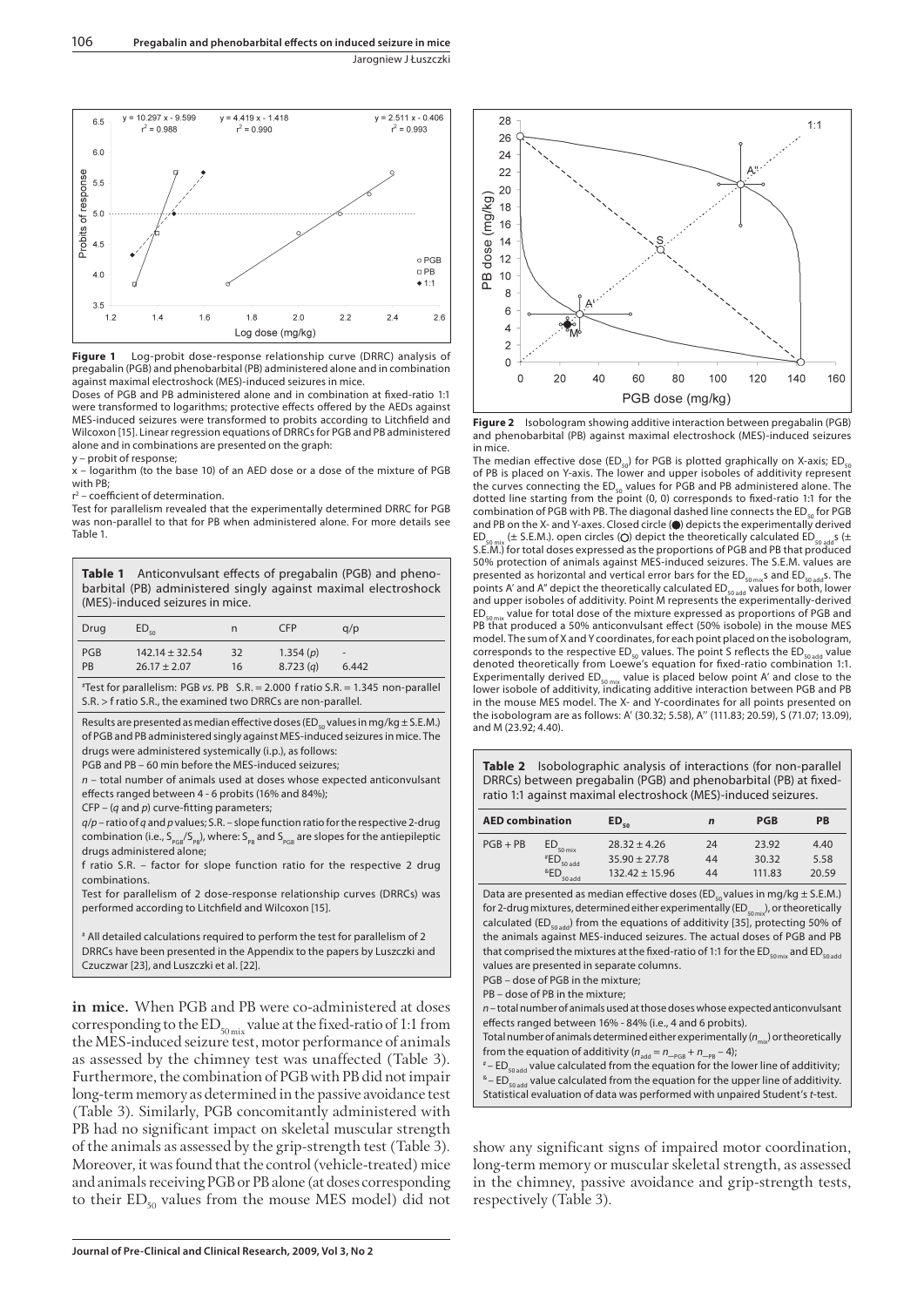**Table 3** Effects of pregabalin (PGB), phenobarbital (PB) and their combinations at fixed-ratio 1:1 on motor performance in the chimney test, long-term memory in the passive avoidance task and muscular strength in the grip-strength test in mice.

| Treatment (mg/kg)         | Motor<br>performance (%) | Retention<br>time (s) | Grip-strength<br>(N) |
|---------------------------|--------------------------|-----------------------|----------------------|
| Vehicle                   | 100                      | 180 (180; 180)        | $96.5 + 6.23$        |
| PGB (142.14) + vehicle    | 100                      | 180 (180; 180)        | $96.3 + 6.01$        |
| PB (26.17) + vehicle      | 100                      | 180 (180; 180)        | $97.8 + 6.44$        |
| $PGB (23.92) + PB (4.40)$ | 100                      | 180 (175; 180)        | $94.8 \pm 6.25$      |

Results are presented as:

- 1) percentage of mice without impairment of motor coordination in the chimney test;
- 2) median retention times (in s; with  $25<sup>th</sup>$  and  $75<sup>th</sup>$  percentiles in parentheses) from the passive avoidance task, assessing long-term memory in mice;
- 3) mean strengths (in newtons ± S.E.M.) from the grip-strength test, assessing skeletal muscular strength in mice.

Each experimental group consisted of 8 mice. Statistical analysis of data from the passive avoidance task was performed with non-parametric Kruskal-Wallis ANOVA; results from the grip-strength test were analyzed with one-way ANOVA followed by the Bonferroni's post-hoc test for multiple comparisons. The Fisher's exact probability test was used to analyze the results from the chimney test.

All drugs were administered i.p. at times scheduled for the MES test, and at doses corresponding to their ED<sub>so</sub> values (when administered alone) and ED<sub>so</sub> values at fixed-ratio 1:1 (when administered in combination) against MESinduced seizures in mice (for more details see legends to Tables 1 and 2).

#### **DISCUSSION**

The presented results indicate that PGB combined with PB at the fixed-ratio of 1:1 exerted an additive interaction in the mouse MES model. To explain the exact characteristics of the interaction between PGB and PB in the mouse MES model, one should consider their anticonvulsant mechanisms of action. As mentioned in the Introduction, PGB binds with high affinity and specificity to the  $\alpha_2 \delta$  subunit of P/Q-type voltage-gated calcium channels and, by decreasing  $Ca^{2+}$  influx at nerve terminals, the drug reduces the release of excitatory neurotransmitters in the brain. Although PGB is a substituted analogue of γ-aminobutyric acid (GABA), the drug is inactive at GABA receptors, including GABA, benzodiazepine, and  $GABA<sub>B</sub>$  radioligand binding sites [9]. PGB does not alter  $GABA$ concentration in brain tissue [11].

With respect to PB, the drug, by facilitating GABA-mediated inhibition through the allosteric modulation of neuronal postsynaptic  $GABA_A$  receptors [5, 33], hyperpolarizes the postsynaptic neuronal cell membrane, and thus, disrupts epileptiform transmission [37]. Moreover, PB at relatively low concentrations inhibits responses mediated by AMPA receptors [13]. Thus, one can hypothesize that the blockade of the calcium channels in neurons exerted by PGB additively cooperated with activation of GABA-ergic neurotransmission in the brain evoked by PB.

While considering the results from this study, another important fact should be noted. Since PGB is a structural analogue of the inhibitory neurotransmitter GABA with a pharmacological profile similar to that of gabapentin (GBP – a second-generation AED), one can therefore suggest that the interaction between PGB and PB should be identical or similar to that denoted for GBP with PB in the mouse MES test. Experimental studies have revealed that the interaction of GBP with PB at the fixed-ratios of 1:1 and 3:1

was additive, whereas the combination of GBP with PB at the fixed-ratios of 5:1, 7:1, and 10:1 exerted supra-additive (synergistic) interactions in the mouse MES model [4]. Pharmacokinetic verification of interaction between GBP and PB at the fixed-ratio of 10:1 revealed that GBP had no impact on free (non-protein bound) plasma concentrations of PB in experimental animals [4]. In contrast, PB significantly elevated the plasma GBP concentrations in mice [4]. Thus, the synergistic interaction between GBP and PB at the fixed-ratio of 10:1 was accompanied with a pharmacokinetic increase in plasma GBP concentration in experimental animals. It should be stressed that in this study the AED concentrations were measured in brain homogenate because only the estimation of AED concentrations in biophase (brain homogenate or cerebrospinal fluid) provide us with certainty about the exact nature of the interaction observed between AEDs at the site where the AEDs exert their activity, i.e., in the brain [7, 28]. Recently, it has been documented that 2-phosphonomethylpentanedioic acid (2-PMPA – a glutamate carboxypeptidase II inhibitor) elevated free plasma valproate concentration, but the compound did not alter total brain valproate concentration in mice [26]. Moreover, a pharmacokinetic study has revealed that loreclezole (a second-generation AED) significantly increased free plasma concentrations of valproate, whereas concentrations of valproate in the brain homogenetes remained unchanged when combined with loreclezole [27]. In contrast, valproate significantly elevated total brain concentrations of loreclezole in experimental animals, whereas the plasma concentration of loreclezole after co-administration with valproate remained unchanged in mice [27]. In considering the above-discussed facts, one can ascertain that the evaluation of total brain concentrations of AEDs provide information on the exact nature of interaction between the AEDs in preclinical studies.

Pharmacokinetic verification of interaction in the present study revealed that PGB did not significantly alter total brain concentrations of PB in experimental animals. With regard PGB, the drug has an ideal pharmacokinetic profile because it neither binds to plasma proteins nor replaces other AEDs from plasma proteins [2, 40]. PGB undergoes a negligible (2%) metabolic transformation in the liver, and the drug is excreted virtually unchanged by the kidneys. PGB neither inhibits nor activates liver enzymes such as cytochrome P450 system [2, 36, 40]. Considering the favourable pharmacokinetic profile of PGB, it is unlikely that PB would be able to affect total brain PGB concentrations in experimental animals.

Comparing the nature of interaction between GBP and PGB with PB, one can ascertain that PGB exerted additive interaction with PB, whereas GBP exerted both additive and supra-additive interactions with PB in the mouse MES model. Thus, some fixed-ratio combinations of GBP with PB were superior to that for PGB with PB in the mouse MES model. The apparent discrepancy between the interaction profiles of PGB and GBP with PB resulted from different isobolographic methods used for the analysis of interactions. It should be stressed that the interaction of GBP with PB was analyzed with type II isobolographic analysis, whereas the interaction between PGB and PB was examined with type I isobolographic analysis. In experimental studies, GBP was considered to be virtually ineffective in the mouse MES model [1, 8]. In contrast, PGB exerted a clear-cut anticonvulsant activity in the MES test with an  $ED_{50}$  value of 142.14 mg/kg. In experimental studies, type II isobolographic analysis is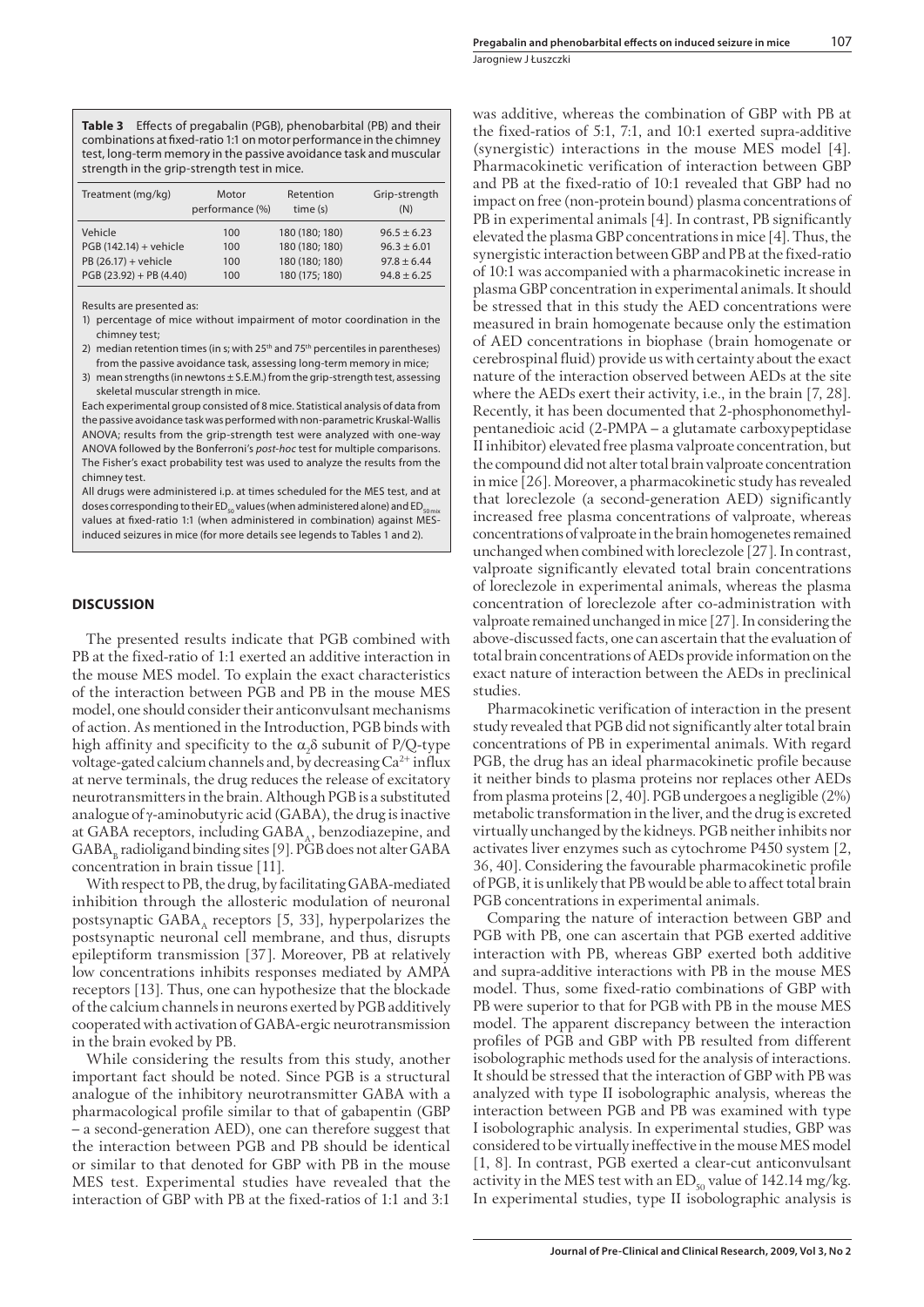used if one of the investigated drugs in the mixture is virtually ineffective. Since GBP was considered as a virtually ineffective drug, type II isobolographic analysis of interaction was used to analyze the characteristics of interaction between GBP and PB in the mouse MES model [4]. Moreover, the fixed-ratio combinations in type II isobolographic analysis are based on doses of the drug fully effective in the mouse MES model (i.e., PB for the combination of GBP with PB). In contrast, in type I isobolographic analysis for parallel and non-parallel DRRCs, the fixed-ratio combinations are based on proportions of  $ED_{50}$ values of the drugs fully effective in suppressing seizures in animals (i.e., PGB and PB for the combination of PGB with PB). Since both types I and II isobolographic analysis considerably differ from one another, the fixed-ratios for the combinations of PGB with PB and GBP with PB also differ. This is why the combination of GBP with PB was investigated at several fixedratios of 1:1, 3:1, 5:1, 7:1, and 10:1, whereas the combination of PGB with PB was examined only at a fixed-ratio of 1:1.

Because the DRRCs for PGB and PB were not parallel to one another, type I isobolographic analysis for non-parallel DRRCs was used in this study. This is why 2  $ED_{\text{50 add}}$  values for lower and upper isoboles of additivity for the combination were determined and compared to the experimentally derived  $ED_{\text{spansion}}$  value at the fixed-ratio of 1:1 in the mouse MES model. If DRRCs are non-parallel to each other, one cannot precisely calculate proportions of 2 AEDs in the mixture, except for the proportion of 1:1, in which both AEDs are combined in equieffective doses. In other fixed-ratio combinations (i.e., 3:1, 5:1, 7:1 and 10:1), the respective doses of the first and second AEDs in the mixture would be inappropriately selected and thus, the experimentally derived  $ED_{50\text{mix}}$  values for the combinations of 3:1, 5:1, 7:1, and 10:1 could be erroneously calculated. This is why only the fixed-ratio combination of 1:1 was tested for the mixture of PGB with PB, whose DRRCs were not parallel to one another. Details concerning the isobolographic background have been presented elsewhere [18-20, 23, 26, 35].

Evaluation of potential acute adverse effects for the combinations of PGB with PB at doses corresponding to their  $ED_{50 \ldots}$  value from the MES test revealed that the combination of PGB with PB did not alter motor coordination in animals, as assessed in the chimney test. Moreover, the combination neither impaired skeletal muscular strength in the gripstrength test in mice, nor disturbed long-term memory in experimental animals challenged with the step-through passive avoidance task.

Based on this preclinical study, one can conclude that the combination of PGB with PB can offer an additive interaction against MES-induced seizures in mice. Moreover, the lack of pharmacokinetic interactions between PGB and PB at the fixed-ratio of 1:1, and no acute adverse effects at doses corresponding to the  $ED_{50\text{mix}}$  values from the MES test, make the combination of particular importance for consideration during the selection of PGB combinations in further clinical settings. If the results from this study could be extrapolated into clinical trials, the combination of PGB with PB would be beneficial for patients remaining refractory to currently available AEDs.

### **ACKNOWLEDGMENTS**

This study was supported by Grant No. DS 475/09 from the Medical University of Lublin, Poland. Professor J. J. Luszczki is a Recipient of the Fellowship for Leading Young Researchers from the Ministry of Science and Higher Education, Warsaw, Poland.

**Disclosure of conflicts of interest**. The author has no disclosures to declare.

# **REFERENCES**

- 1. Bartoszyk GD, Meyerson M, Reimann W, Satzinger G, von Hodenberg A: Gabapentin. **In:** Meldrum BS, Porter RJ (eds.): New anticonvulsant drugs. Libbey, London, 1986, 147–163.
- 2. Ben-Menachem E: Pregabalin pharmacology and its relevance to clinical practice. *Epilepsia* 2004, **45** (Suppl 6), 13-18.
- 3. Boissier JR, Tardy J, Diverres JC: Une nouvelle méthode simple pour explorer l'action tranquilisante: le test de la cheminée. *Med Exper,* Basel 1960, **3,** 81-84.
- 4. Borowicz KK, Świąder M, Łuszczki J, Czuczwar SJ: Effect of gabapentin on the anticonvulsant activity of antiepileptic drugs against electroconvulsions in mice: an isobolographic analysis. *Epilepsia* 2002, **43,** 956-963.
- 5. Brodie MJ, Schachter SC: Fast Facts. Epilepsy (2nd edn)., Health Press, Oxford, 2001.
- 6. Brodie MJ: Pregabalin as adjunctive therapy for partial seizures. *Epilepsia* 2004, **45**(Suppl 6), 19-27.
- 7. Cadart M, Marchand S, Pariat C, Bouquet S, Couet W: Ignoring pharmacokinetics may lead to isoboles misinterpretation: illustration with the norfloxacin-theophylline convulsant interaction in rats. *Pharm Res* 2002, **19,** 209-214.
- 8. Dalby NO, Nielsen EB: Comparison of the preclinical anticonvulsant profi les of tiagabine, lamotrigine, gabapentin and vigabatrin. *Epilepsy Res* 1997, **28,** 63-72.
- 9. Dooley DJ, Donovan CM, Meder WP, Whetzel SZ: Preferential action of gabapentin and pregabalin at P/Q-type voltage-sensitive calcium channels: inhibition of K+-evoked [3H]-norepinephrine release from rat neocortical slices. *Synapse* 2002, **45,** 171-190.
- 10. Elger CE, Brodie MJ, Anhut H, Lee CM, Barrett JA: Pregabalin add-on treatment in patients with partial seizures: a novel evaluation of flexibledose and fixed-dose treatment in a double-blind, placebo-controlled study. *Epilepsia* 2005, **46,** 1926-1936.
- 11. Errante LD, Petroff OA: Acute effects of gabapentin and pregabalin on rat forebrain cellular GABA, glutamate, and glutamine concentrations. *Seizure* 2003, **12,** 300-306.
- 12. French JA, Kugler AR, Robbins JL, Knapp LE, Garofalo EA: Doseresponse trial of pregabalin adjunctive therapy in patients with partial seizures. *Neurology* 2003, **60,** 1631-1637.
- 13. Ko GY, Brown-Croyts LM, Teyler TJ: The effects of anticonvulsant drugs on NMDA-EPSP, AMPA-EPSP, and GABA-IPSP in the rat hippocampus. *Brain Res Bull* 1997, **42,** 297-302.
- 14. Kwan P, Brodie MJ: Early identification of refractory epilepsy. New Engl *J Med* 2000, **342,** 314-319.
- 15. Litchfield JT, Wilcoxon F: A simplified method of evaluating dose-effect experiments. *J Pharmacol Exp Ther* 1949, **96,** 99-113.
- 16. Löscher W: Animal models of epilepsy for the development of antiepileptogenic and disease-modifying drugs. A comparison of the pharmacology of kindling and post-status epilepticus models of temporal lobe epilepsy. *Epilepsy Res* 2002, **50,** 105-123.
- 17. Löscher W, Fassbender CP, Nolting B: The role of technical, biological and pharmacological factors in the laboratory evaluation of anticonvulsant drugs. II. Maximal electroshock seizure models. *Epilepsy Res* 1991, **8,** 79-94.
- 18. Łuszczki JJ: Interactions of tiagabine with ethosuximide in the mouse pentylenetetrazole-induced seizure model: an isobolographic analysis for nonparallel dose-response relationship curves. *Naunyn Schmiedebergs Arch Pharmacol* 2008, **378,** 483-492.
- 19. Łuszczki JJ: Isobolographic analysis of interaction between drugs with nonparallel dose-response relationship curves: a practical application. *Naunyn Schmiedebergs Arch Pharmacol* 2007, **375,** 105-114.